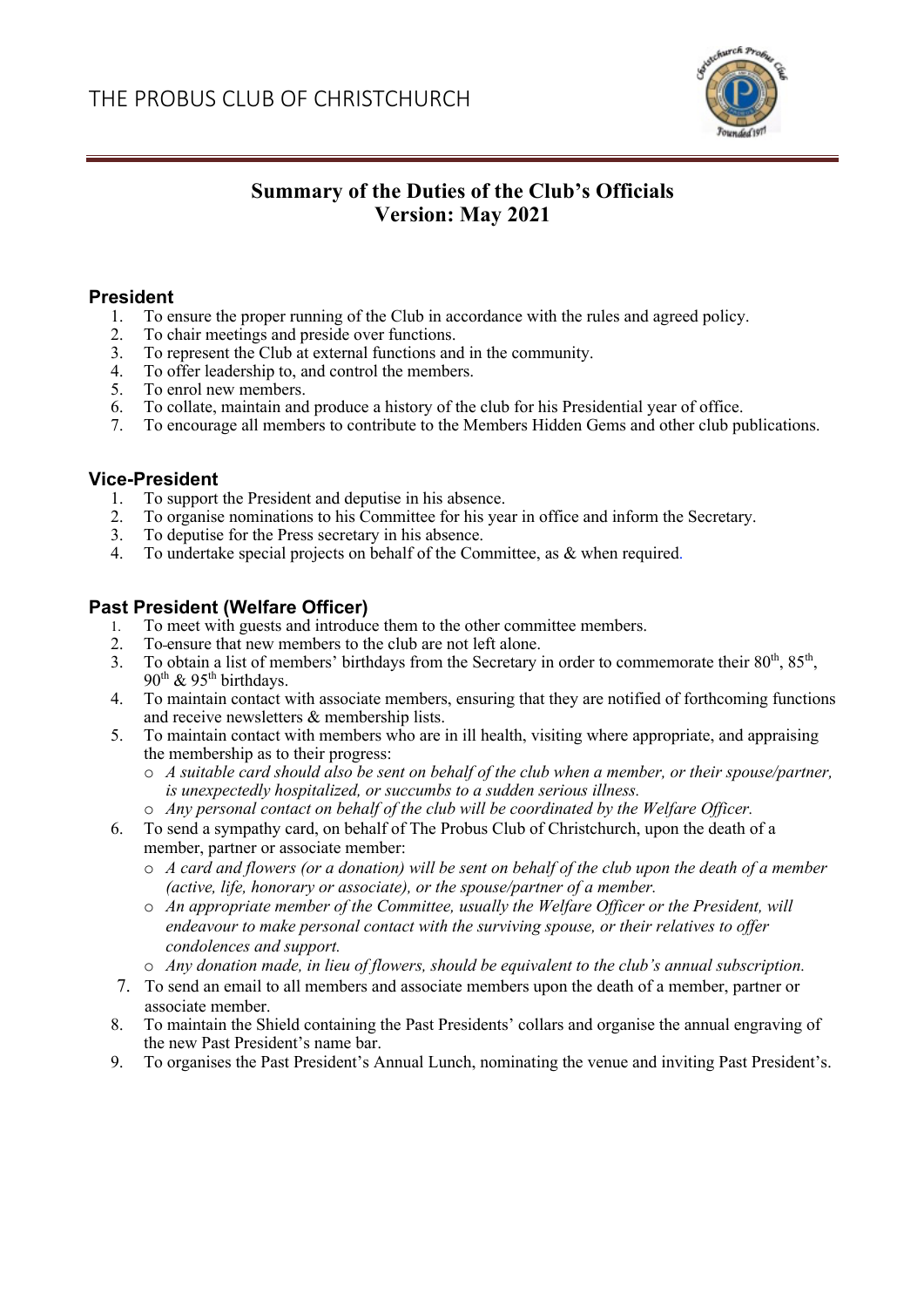

#### **Secretary**

- 1. To supervise the administration and activities of the Committee and support the President.
- 2. To produce the agenda/minutes for Committee and General Meetings.
- 3. To arrange the Annual General Meeting in accordance with the Constitution, producing the agenda & minutes.
- 4. To ensure that the list of Committee nominations is available for presentation to the AGM, by the new President.
- 5. To provide potential members with a membership application form, ensuring that the completed form is presented to the Committee for decision.
- 6. To arrange for the purchase of name badges, Probus lapel badges and other Probus Regalia, as required:
	- o *Members to be charged at cost price for items ordered.*
- 7. To ensure a Past President's lapel badge and tie and a President's lapel badge are available prior to the AGM.
- 8. To maintain the list of Club Rules and Officers' Duties and re-distribute as necessary.
- 9. To ensure membership lists are kept up-to-date and distributed as necessary.
- 10. To maintain, if required, a stock of Club stationery for Committee members.
- 11. To produce a member package for each new member consisting of:
	- o *Probus pin badge, Probus name badge,*
	- o *the latest newsletter,*
	- o *a copy of the club rules,*
	- o *details of the club bank, together with instructions on how to make payments to the club,*
	- o *a member's list,*
	- o *a partner GDPR form,*
	- o *and any relevant flyers and letter of welcome.*
- 12. To maintain all Christchurch Probus data securely in electronic or paper format:
	- o *Data held: - Membership List, Probus Birthday List, GDPR Consent List, Membership Waiting List, Membership Mailing List, Committee Mailing List, Associate Members List, Life Members List.*
- 13. To maintain a Membership Waiting List when the membership equals 60 (including Life members), ensuring all applicants complete an application form.
- 14. To ensure Life Member Certificates are issued as and when required.

## **Programme Secretary**

- 1. To arrange the Programme of Speakers, obtain a short, potted biography from each speaker and ascertain whether any special equipment will be required.
- 2. To ensure that the autobiographical notes are available to the President on the day.
- 3. To negotiate the Speaker's remuneration (fees and/or lunch) with the Speaker.
	- o *The Clubs Policy is to request a donation for a 'second' lunch, if required by the speaker. The donation being fixed for the time being at £10.00. The Programme secretary has full autonomy on the decision.*
	- o *Member speakers will have their lunch paid for.*
	- o *Member speakers assisted by their wives/partners should have both lunches paid for. (Discretionary)*
- 4. To organise members to give Votes of Thanks.<br>5. To inform the Secretary, the Press & Media Sec
- To inform the Secretary, the Press & Media Secretary and Webmaster of speakers and persons giving the Votes of Thanks in good time (about 6 months at a time, before each Newsletter).
- 6. To identify a member prepared to be the speaker for the AGM.<br>7. Following the AGM, the retiring Programme Secretary to pass on the
- Following the AGM, the retiring Programme Secretary to pass on to his successor a full list of speakers, confirmed as attending over the next six months.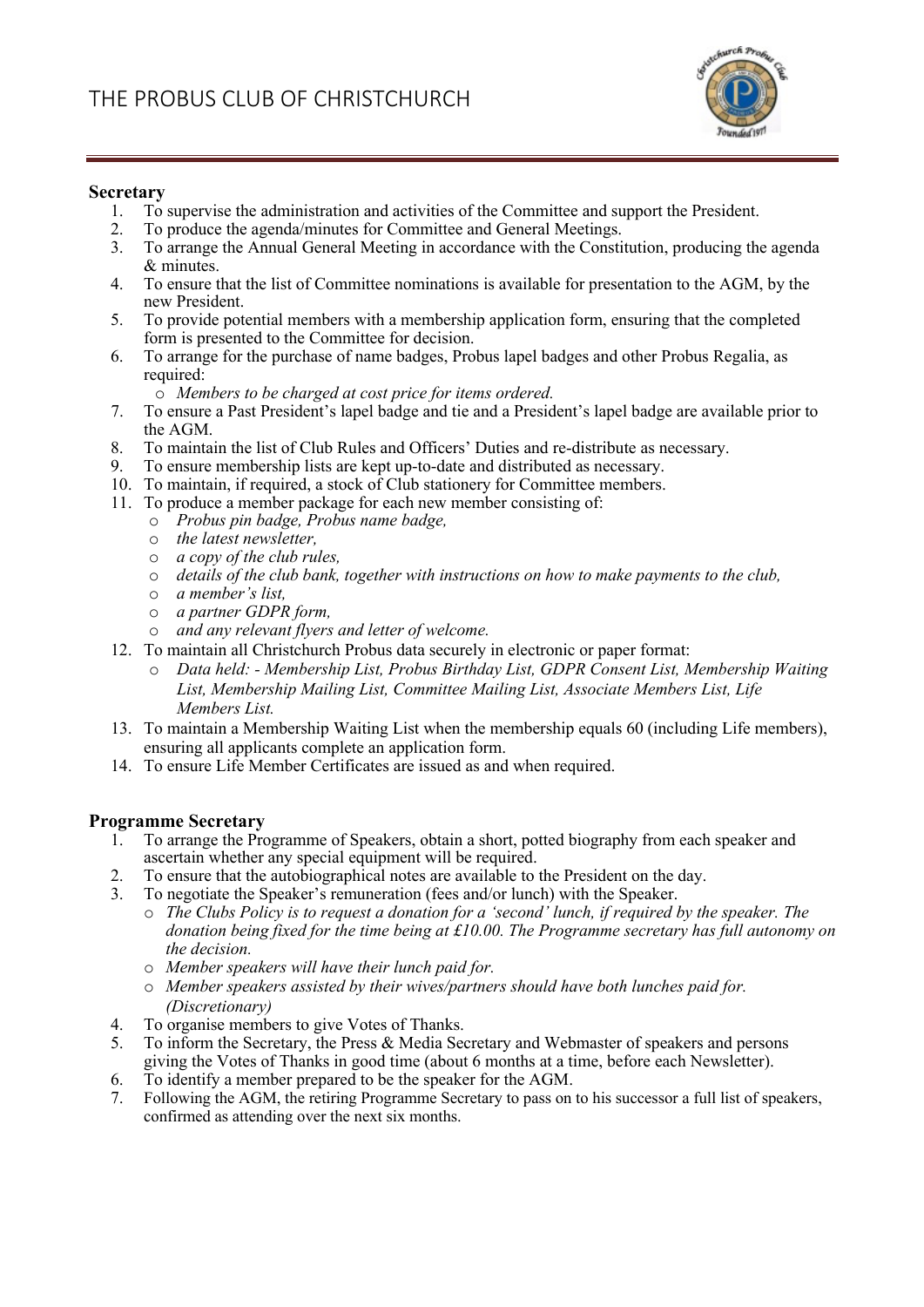

#### **Steward**

- 1. To meet the Speaker and any potential new members.
- 2. To introduce the Speaker and any potential new members to the President.
- 3. To ensure that a water jug and glasses are available for the Speaker.
- 4. To assist with the setting up & dismantling of any equipment.
- 5. To ensure that the Speaker and guests have a pre-lunch drink.
- 6. To maintain the Visitors' Book.

#### **Dining Secretary**

- 1. To negotiate menus and costs of standard meals with the hotel management.
- 2. To circulate a list for members to signify their attendance at lunches & enable them to select of meal from the choices available.
- 3. To provide the Committee with a list of attendees, including guests & visitors, prior to each meeting.
- 4. To estimate the attendance and book this number with the Hotel in advance, as agreed with the Hotel management. (Members are to inform the Dining Secretary at least 3 days before the meeting if they are unable to attend, or if they have any special requirements for the lunch menu.)
- 5. To determine the seating plan, agreeing seating at Table 1 with the President.
- 6. To update the Committee on forthcoming menus, preferably 6 months before each Newsletter.

#### **Social Secretaries**

- 1. To organise activities, events and social functions, where possible, well ahead of the planned date. Regularly held events include:
	- o *President's Lunch*
	- o *Weekend Away*
	- o *Golf competition*
	- o *Nine-pin bowling competition*
	- o *Quiz Night*
	- o *Joint Meetings with partners*
	- o *Coffee mornings*
- 2. To organise the President's Farewell Luncheon.
- 3. To organise the June & December joint meetings with partners.
- 4. To circulate flyers advising of forthcoming social events, enabling members to indicate their intention to attend.
- 5. To liaise with the Treasurer to ensure that all monies charged for the event are collected and that appropriate payments are made to the supplier in a timely fashion.

## **Press and Media Secretary**

- 1. To produce the club's Newsletters in June and December; to include the future programme of meetings, speakers and social events.
- 2. To increase awareness of the club within the community, as and when appropriate, through:
	- o *Liaising with the Christchurch / Highcliffe Eye*
	- o *Making entries on Next Door*
	- o *Updating the Club's notices in the Library, Tourist Information Office, Stewart's etc.*
	- o *Producing Publicity 'flyers' for the Club*
	- o *Organizing membership awareness events*
	- o *Submitting monthly reports to the New Milton Advertiser and any other local papers.*
- 3. To undertake occasional surveys of membership satisfaction, attitudes & requirements.